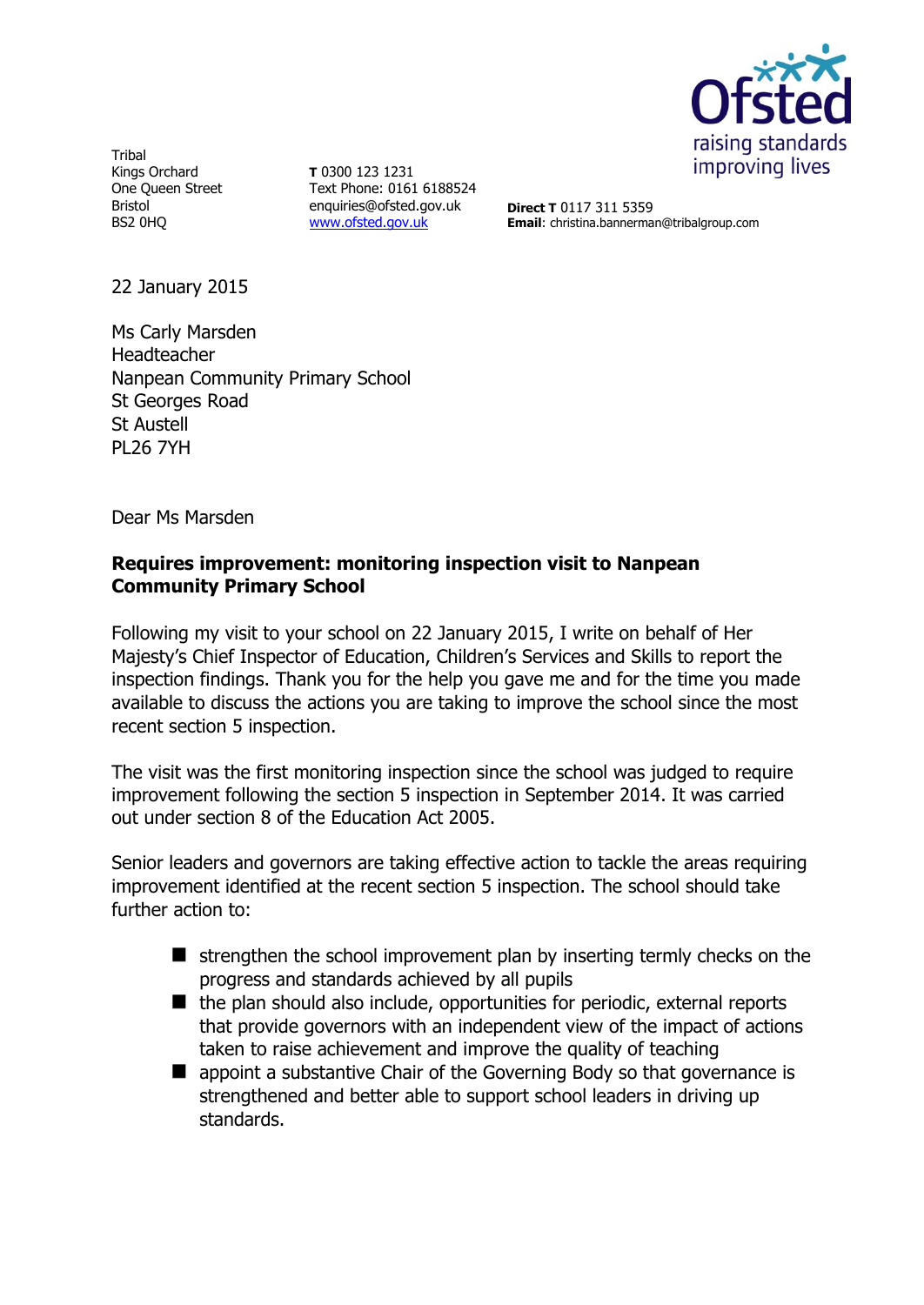

## **Evidence**

During the inspection, meetings were held with the headteacher, three senior leaders and four governors. A telephone call was held with a representative of the local authority to discuss the action taken since the last inspection. A number of documents were reviewed including the school improvement plan, minutes of governing body meetings and monitoring records of local authority visits. A short visit to every class was conducted to observe learning and to talk to pupils about the mathematics work in their books.

### **Context**

Since the last full inspection in September 2014 one teaching assistant and one governor have left the school. Three teaching assistants have been appointed.

# **Main findings**

The headteacher's work to improve the quality of teaching and pupils' achievement, evident in the last full inspection report, has continued purposefully. Her realistic and honest view of the school's performance accurately reflects their current standing on the journey to becoming a good school. School leaders and governors now focus more precisely on teaching and its impact on learning when undertaking monitoring activities. The information gained from these activities is being used well to plan appropriate training opportunities for staff. The findings from the last full inspection have been embedded into the school improvement plan. Planned actions link well to the school's regular monitoring to ensure improvement in the achievement of the most able pupils and to the pace and depth of learning in lessons. The headteacher recognises that through the use of termly checks on the progress and standards achieved by pupils and occasional independent reports, governors would be better placed to evaluate the impact of actions to improve teaching and pupils' achievement.

Training for middle leaders by the local authority officer is helping to raise their expectations of themselves and other staff. They now use a broader range of evidence to judge the performance of staff and pupils' achievement over time. At the same time, middle leaders' regular involvement in the scrutiny of pupils' work is starting to iron out differences in performance between classes, subjects and year groups. It is also helping to improve their skills in evaluating learning. As a result teaching and learning are improving because middle leaders hold an increasingly accurate view of their area of responsibility and the school's wider performance. They are successfully contributing to longer term developments so that improvements can be sustained.

Improvements to the quality of teaching are evident in many classes. The introduction of time for pupils to respond to teachers' comments about their work is